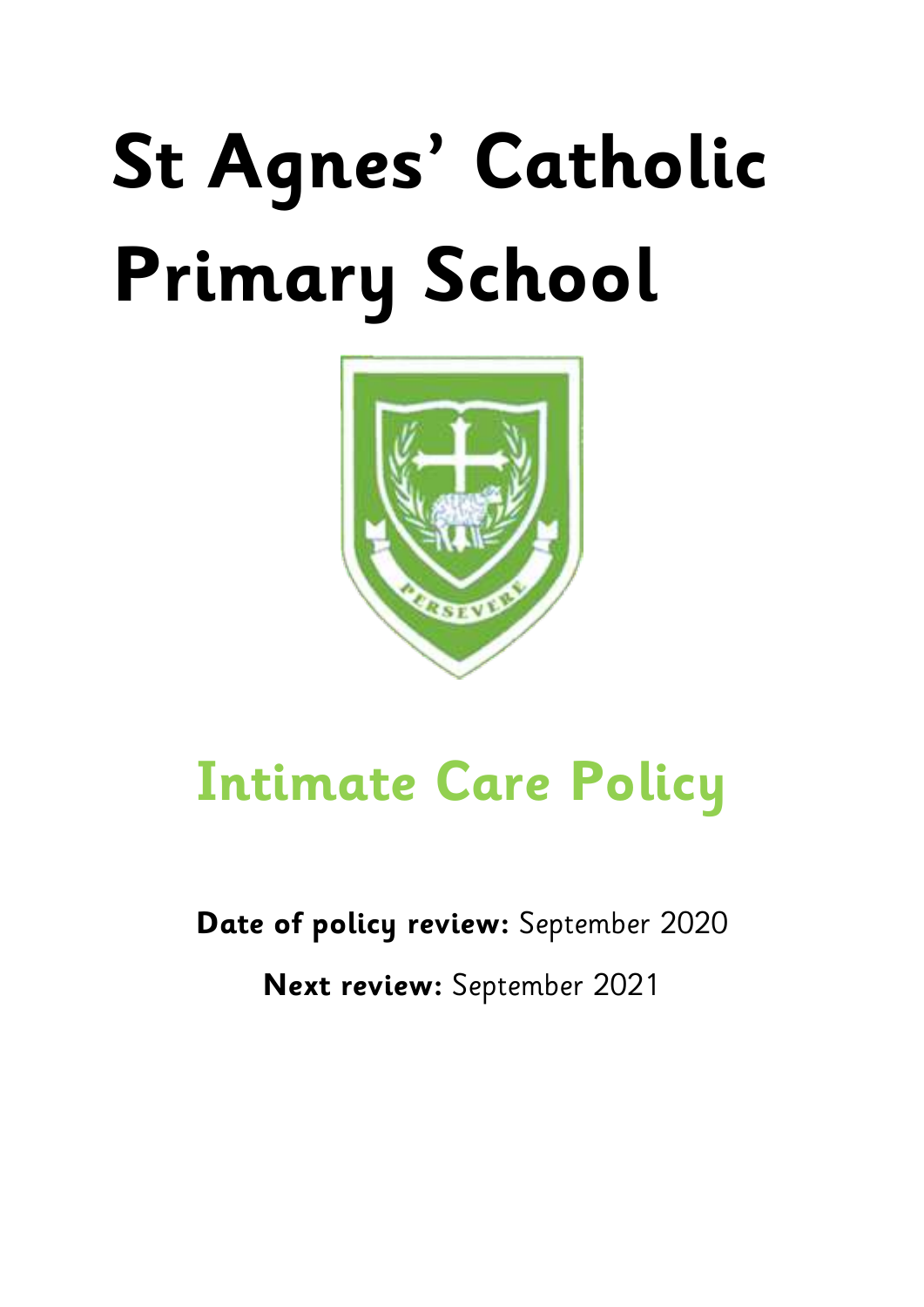# **Contents:**

#### **[Statement of intent](#page-2-0)**

- 1. [Legal framework](#page-3-0)
- 2. [What is intimate care?](#page-3-1)
- 3. [Roles and responsibilities](#page-3-2)
- 4. [Procedures for intimate care](#page-4-0)
- 5. [Parental engagement](#page-5-0)
- 6. [Safeguarding procedures](#page-6-0)
- 7. [Monitoring and review](#page-6-1)

### **Appendices**

- a) [Intimate Care Plan](#page-7-0)
- b) [Toilet Introduction Procedures](#page-9-0)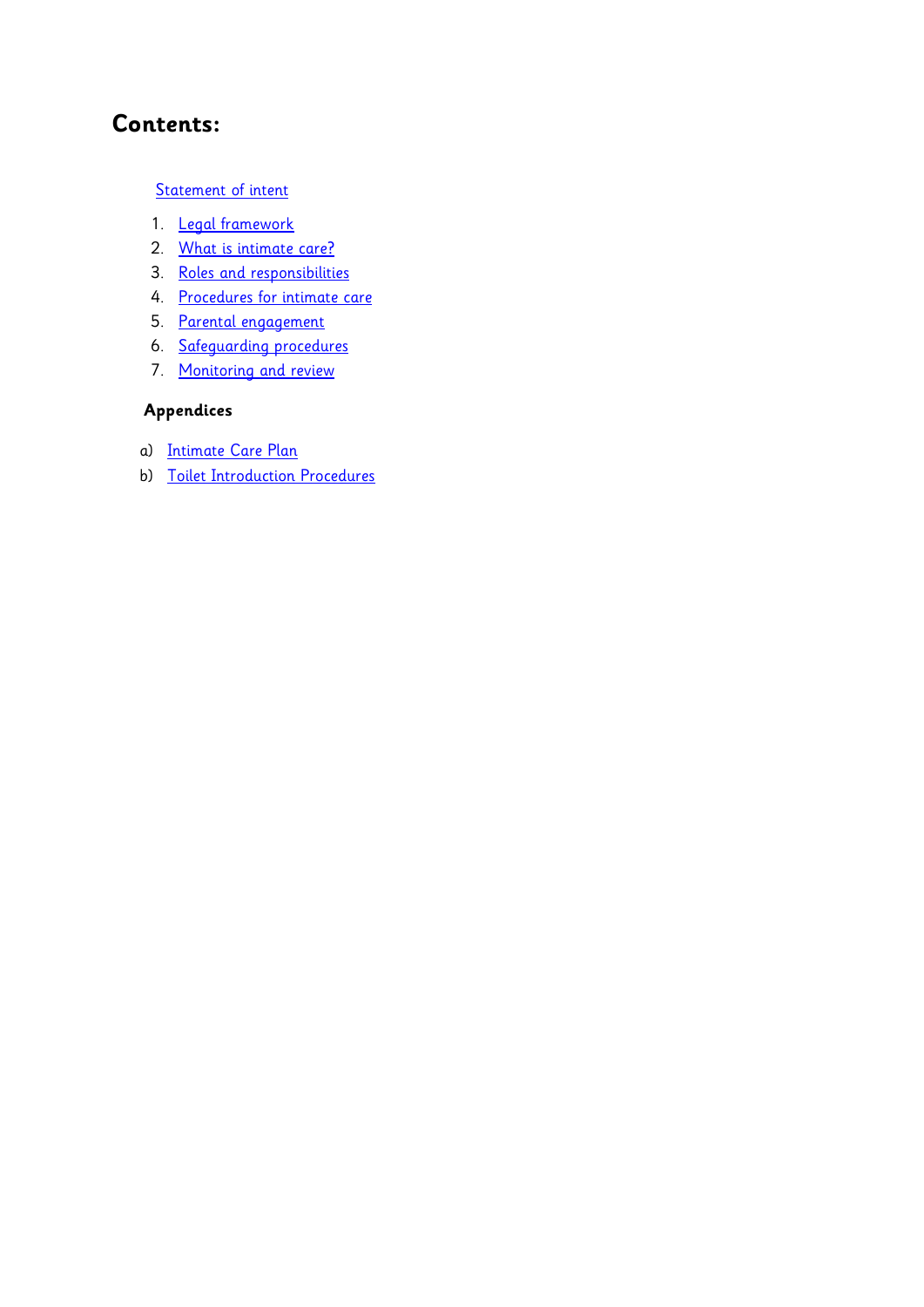## <span id="page-2-0"></span>**Statement of intent**

St Agnes understands the importance of its responsibility to safeguard and promote the welfare of children.

It is the expectation that all children attending Nursery will be toilet trained, although all pupils may require assistance with intimate care as a result due to having SEND. In all instances, effective safeguarding procedures are of paramount importance.

This policy has been developed in order to ensure that all staff responsible for providing intimate care undertake their duties in a professional manner at all times and treat children with sensitivity and respect.

The school is committed to providing intimate care for children in ways that:

- Maintain their dignity.
- Are sensitive to their needs and preferences.
- Maximise their safety and comfort.
- Protect them against intrusion and abuse.
- Respect the child's right to give or withdraw their consent.
- Encourage the child to care for themselves as much as they can.
- Protect the rights of all others involved.

Signed by:

| Headteacher        | Date: |  |
|--------------------|-------|--|
| Chair of governors | Date: |  |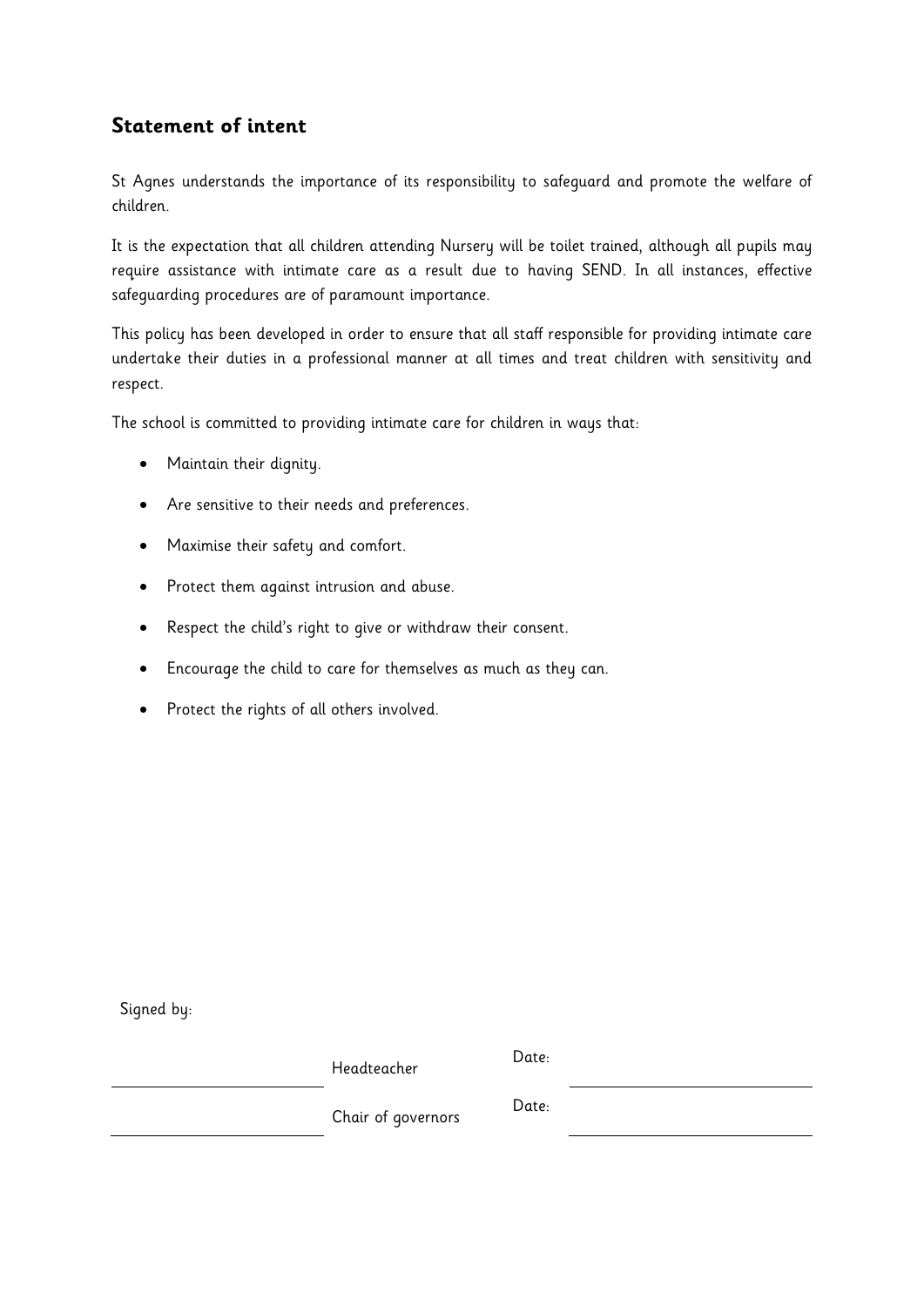#### <span id="page-3-0"></span>**Legal framework**

- 1.1. This policy has due regard to the relevant legislation, including, but not limited to, the following:
	- Equality Act 2010
	- Safeguarding Vulnerable Groups Act 2006
	- Childcare Act 2006
	- Education Act 2002
	- Education Act 2011
	- The Control of Substances Hazardous to Health Regulations 2002 (as amended in 2004)
- 1.2. This policy has due regard to the relevant statutory guidance, including, but not limited to, the following:
	- DfE (2019) 'Keeping children safe in education'

#### <span id="page-3-1"></span>**What is intimate care?**

- 1.3. For the purpose of this policy, **"intimate care"** is the hands-on, physical care in personal hygiene, as well as physical presence or observation during such activities.
- 1.4. Intimate care includes the following:
	- Body bathing other than to the arms, face and legs below the knee
	- Application of medical treatment other than to the arms, face and legs below the knee
	- Toileting, wiping and care in the genital and anal areas
	- Dressing and undressing

#### <span id="page-3-2"></span>**Roles and responsibilities**

- 1.5. The headteacher is responsible for:
	- Ensuring that intimate care is conducted professionally and sensitively by all appropriate members of staff.
	- Ensuring that the intimate care of all children is carefully planned, including individual plans following discussions with the parent and the child.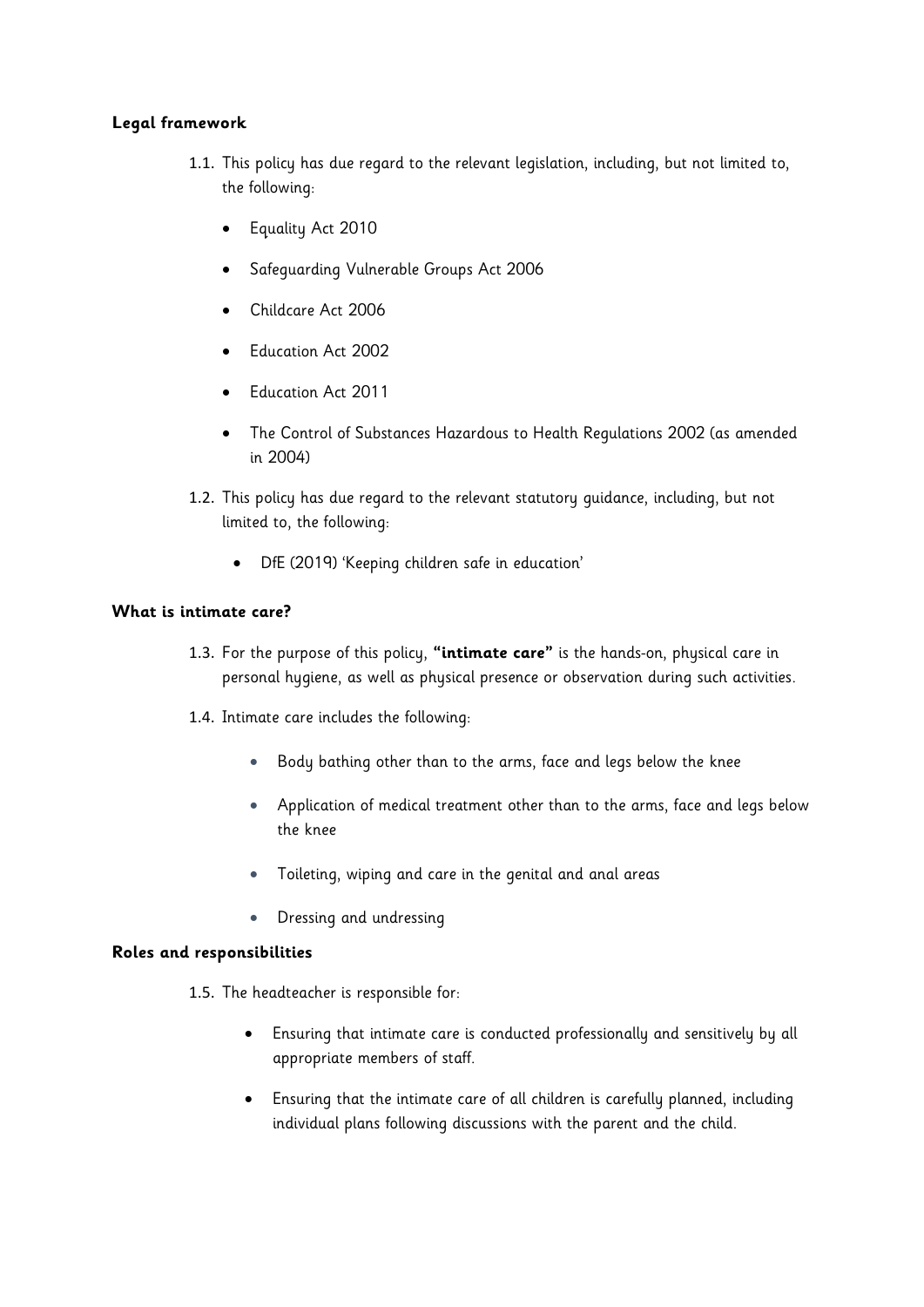- Communicating with parents in order to establish effective partnerships when providing intimate care to children.
- Handling any complaints about the provision of intimate care in line with the school's Complaints Procedure Policy.
- 1.6. All members of staff who provide intimate care are responsible for:
	- Undertaking intimate care practice respectfully, sensitively and in line with the guidelines outlined in this policy.
- 1.7. Parents are responsible for:
	- Liaising with the school to communicate their wishes in regard to the child's intimate care.
	- Providing their consent to the school's provision of their child's intimate care.
	- Adhering to their duties and contributions (nappies, bags etc) to their child's intimate care plan, as outlined in this policy.

#### <span id="page-4-0"></span>**Procedures for intimate care**

- 1.8. Staff will provide intimate care if necessary. No child will be left in wet/soiled clothing or nappies.
- 1.9. If the Key Worker for a child's intimate care is absent, another member of staff will change the child.
- 1.10. Each child using nappies will have a clearly labelled box allocated to them in which there will be clean nappies, wipes and any other individual changing equipment necessary as provided by parents.
- 1.11. Before changing a child's nappy, members of staff will put on disposable gloves and aprons, and the changing area will be cleaned appropriately using disposable blue paper tissues and anti-bacterial spray.
- 1.12.The changing areas will be within the setting and made as private as possible.
- 1.13. Hot water and liquid soap are available for staff to wash their hands before and after changing a nappy; the changing area will also be cleaned appropriately after use using disposable blue paper tissues and anti-bacterial spray.
- 1.14. The changing area has paper towels available for members of staff to dry their hands.
- 1.15. Any soiled clothing will be placed in a tied plastic bag in the child's personal box and will be returned to parents at the end of the school day.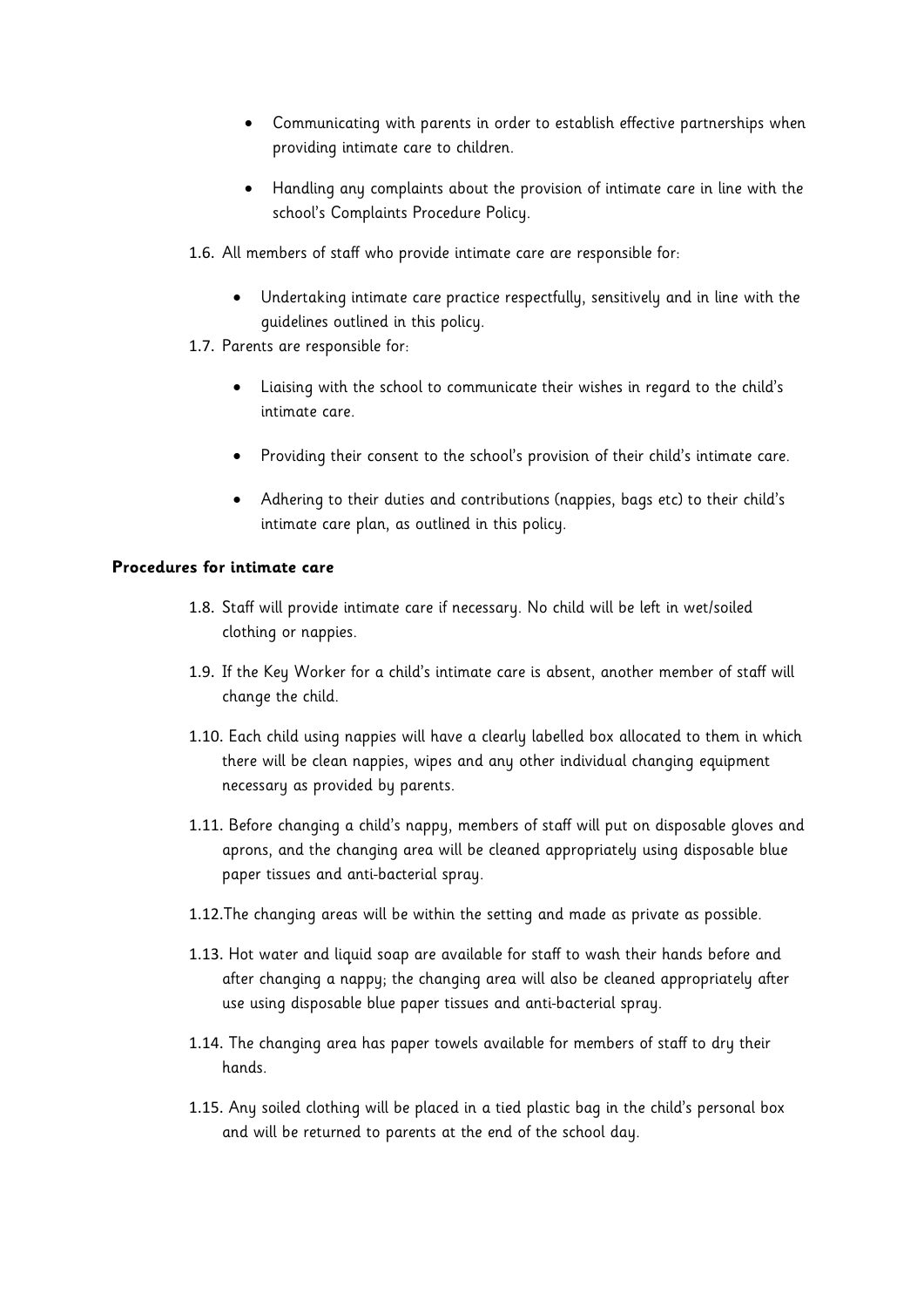- 1.16. Any used nappies will be placed in a tied plastic bag and disposed of in accordance with the school's Health & Safety Policy.
- 1.17. Any bodily fluids that transfer onto the changing area will be cleaned appropriately in accordance with the Health & Safety Policy.
- 1.18. If a pupil requires cream or other medicine, such as for a nappy rash, this will be provided by the parents and in accordance with the Supporting Children with Medical Conditions Policy full parental consent will be gained prior to this.
- 1.19. Older children and those who are more able will be encouraged to use the toilet facilities and will be reminded at regular intervals to go to the toilet.
- 1.20. Members of staff will use the [Toilet Introduction Procedures,](#page-9-0) as outlined in the appendices of this policy, to get children used to using the toilet and encourage them to be as independent as possible.
- 1.21. Children will be reminded and encouraged to wash their hands after using the toilet, following the correct procedures for using soap and drying their hands.

#### <span id="page-5-0"></span>**Parental engagement**

- 1.22. The school will liaise closely with parents to establish individual intimate care programmes if necessary which will set out the following:
	- What care is required
	- Number of staff needed to carry out the care
	- Any additional equipment needed
	- The child's preferred means of communication, e.g. visual/verbal, and the terminology to be used for parts of the body and bodily functions
	- The child's level of ability, i.e. what procedures of intimate care the child can do themselves
	- Any adjustments necessary in respect to cultural or religious views
	- The procedure for monitoring and reviewing the intimate care plan
- 1.23.The information concerning the child's intimate care plan will be stored confidentially in the medical room, and only the parents and the designated member of staff responsible for carrying out the child's intimate care will have access to the information..
- 1.24. The parents of the child are required to sign the *Intimate Care Parental Consent* [Form](file:///C:/Users/Anton.Venus/Downloads/Early_Years%20Intimate%20Care%20Policy_201601027.docx%23A) to provide their agreement to the plan; no intimate care will be carried out without prior parental consent.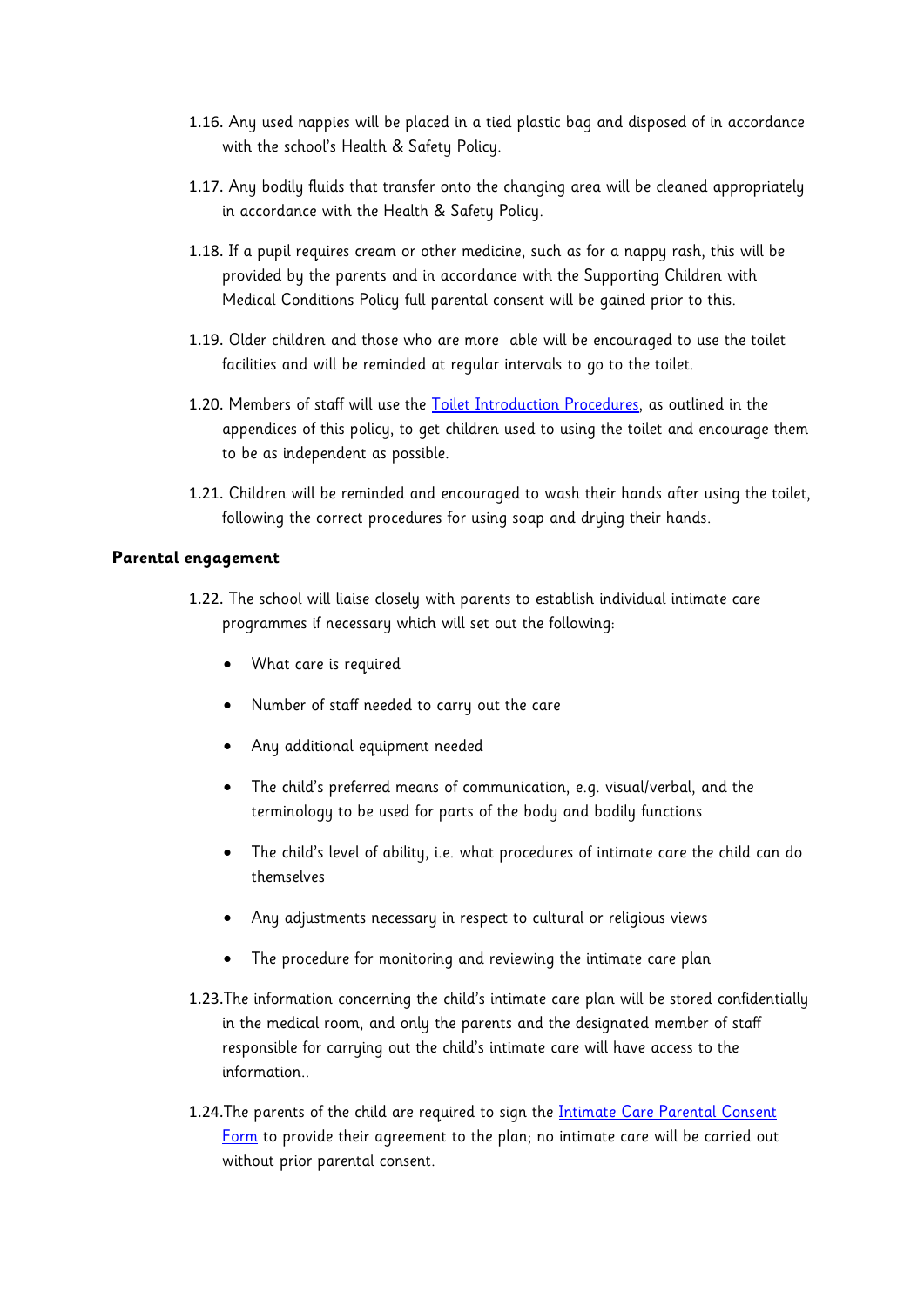- 1.25. In respect of the above, if no parental consent has been given and the child does not have an intimate care plan, but the child requires intimate care, parents will be contacted by phone in order to gain consent or attend setting to change their child.
- 1.26. Any changes that may need to be made to a child's intimate care plan will be discussed with the parents to gain consent and will then be recorded in the written intimate care plan.
- 1.27. Parents will be asked to supply the following items for their child's individual storage box:
	- Spare nappies
	- Wipes, creams, nappy sacks, etc.
	- Spare clothing
	- **•** Spare underwear

#### <span id="page-6-0"></span>**Safeguarding procedures**

- 1.28.The school adopts rigorous safeguarding procedures in accordance with the Child Protection and Safeguarding Policy and will apply these requirements to the intimate care procedures.
- 1.29.The school will ensure that all adults providing intimate care have undergone an enhanced DBS check (which includes barred list information) enabling them to work with children.
- 1.30.All members of staff will receive safeguarding training on an annual basis, and receive child protection and safeguarding updates as required, but at least annually.
- 1.31.All members of staff are instructed to report any concerns about the safety and welfare of children with regards to intimate care, including any unusual marks, bruises or injuries, to the DSL in accordance with the school's Whistleblowing Policy.
- 1.32.Any concerns about the correct safeguarding of children will be dealt with in accordance with the Child Protection and Safeguarding Policy and the Allegations of Abuse Against Staff Policy.

#### <span id="page-6-1"></span>**Monitoring and review**

- 1.33.This policy will be reviewed annually by the Assistant Head and DSL, who will make any changes necessary and communicate these to all members of staff. The next review date is September 2020
- 1.34.All members of staff are required to familiarise themselves with this policy as part of their induction programme.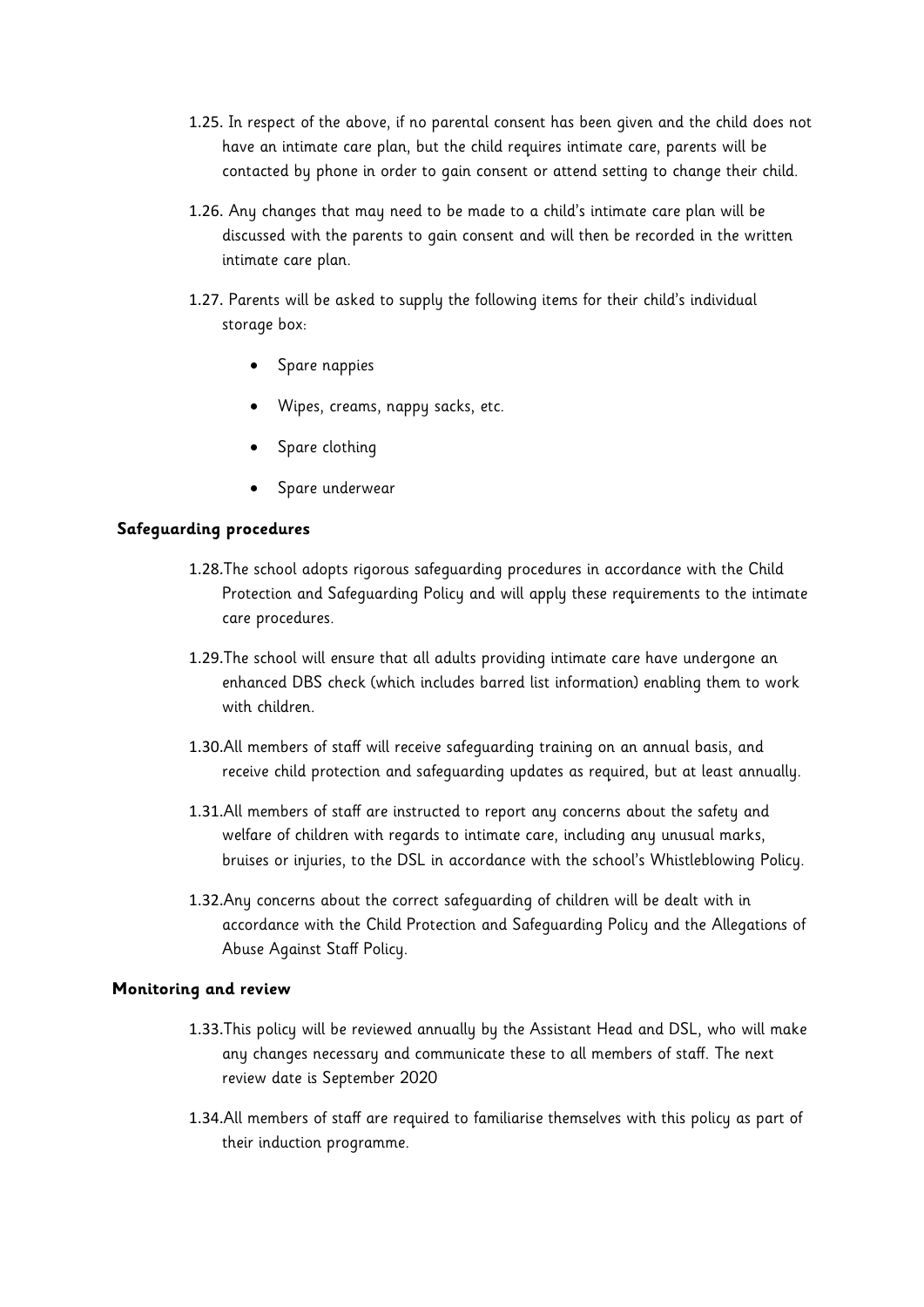#### **Intimate Care Plan**

<span id="page-7-0"></span>This form is to be completed by the EYFS lead and signed by parents.

| Name of child:         | Date of birth: |  |
|------------------------|----------------|--|
| Name of class teacher: | Class:         |  |

| Care requirements, including frequency: |  |
|-----------------------------------------|--|
|                                         |  |
|                                         |  |
|                                         |  |
|                                         |  |

The table below outlines the member of staff responsible for carrying out your child's intimate care programme, as well as the member of staff responsible in their absence:

| Name of staff member:          |  |
|--------------------------------|--|
| Name of staff member (in the   |  |
| above staff member's absence): |  |

**Where will the intimate care be carried out?**

**What equipment/resources will be required?**

**What infection control procedures are in place?**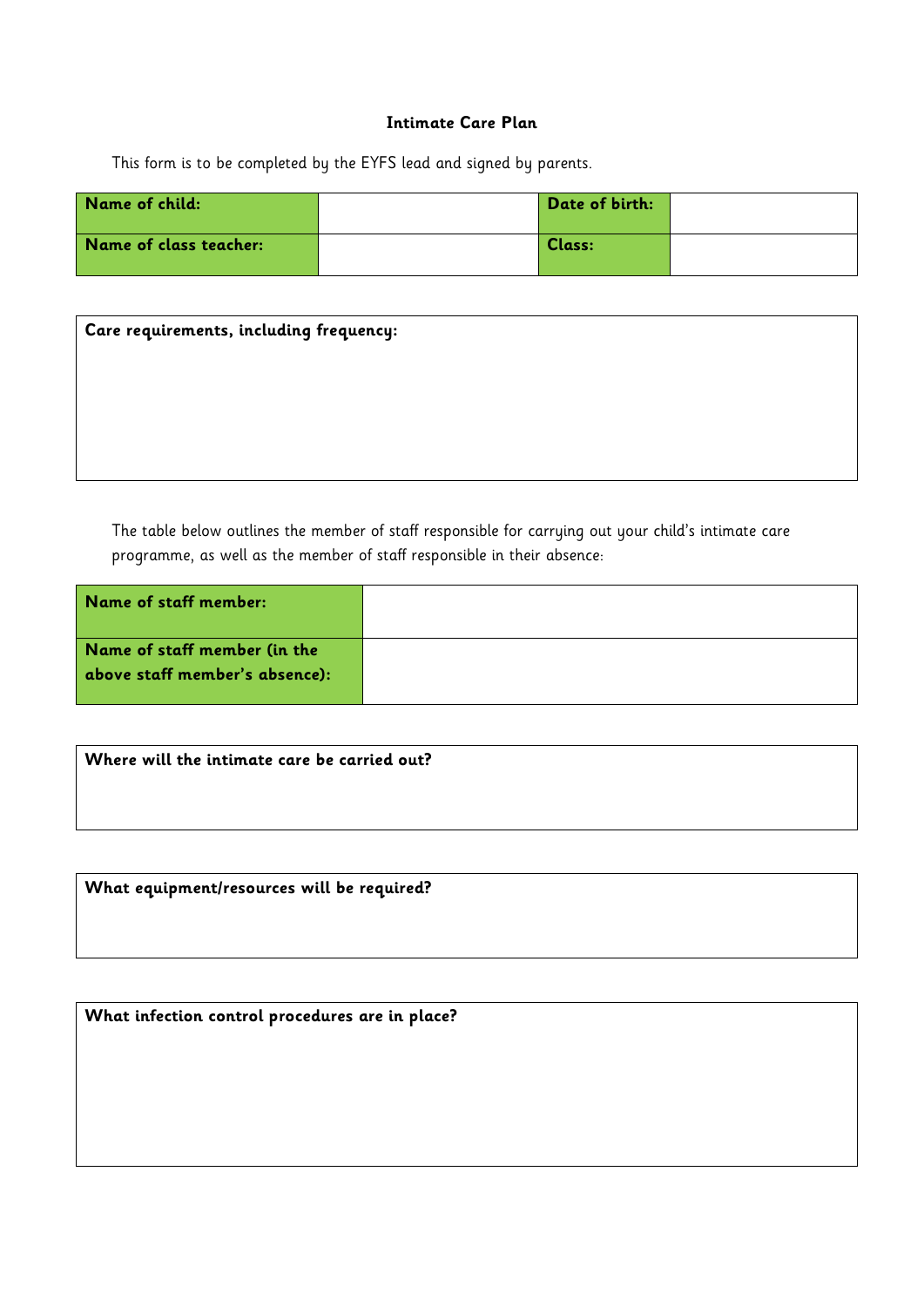**What disposal procedures are in place?**

**What actions will be taken if any concerns arise?**

**What do parents need to provide?**

**What are the reporting procedures for parents?**

I have read the Early Years Intimate Care Policy provided by St Agnes and I agree to the intimate care plan outlined above:

| Signature of parent:    | Date: |  |
|-------------------------|-------|--|
| Signature of EYFS lead: | Date: |  |